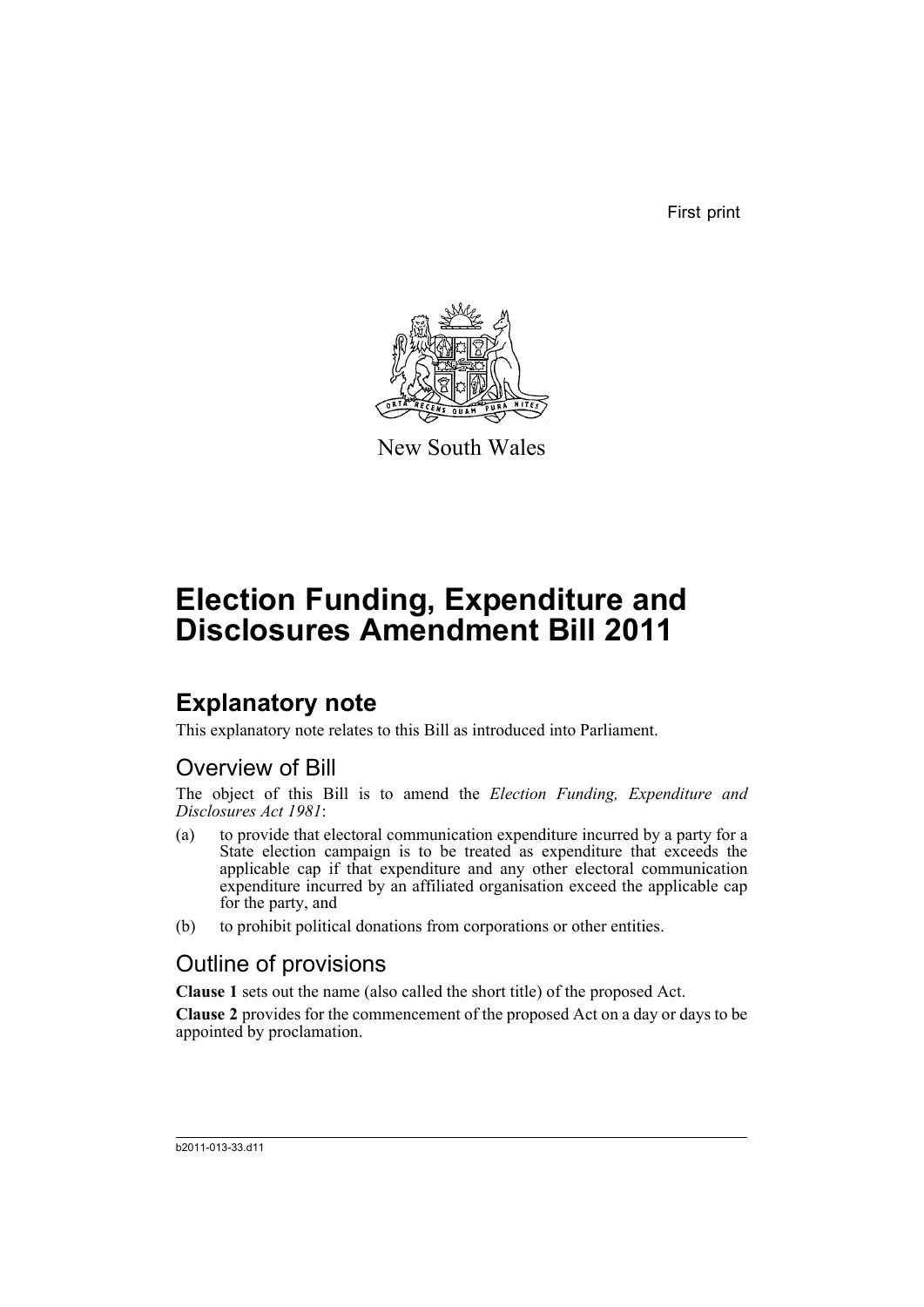Explanatory note

#### **Schedule 1 Principal amendments to Election Funding, Expenditure and Disclosures Act 1981 No 78**

**Schedule 1 [1]** provides that electoral communication expenditure incurred by a party is to be treated as expenditure that exceeds the applicable cap if that expenditure and any other electoral communication expenditure incurred by an affiliated organisation exceed the applicable cap for the party. The applicable cap for the party is both the overall cap (generally \$100,000 multiplied by the number of Assembly electorates contested) and the separate cap for expenditure in each electorate (\$50,000). An *affiliated organisation* of a party means a body or other organisation, whether incorporated or unincorporated, that is authorised under the rules of that party to appoint delegates to the governing body of that party or to participate in pre-selection of candidates for that party (or both).

**Schedule 1 [2]** prohibits political donations from corporations or other entities so that political donations may only be made by individuals on the electoral roll. An offence is committed under section 96I of the Act if a donation from a corporation or other entity is accepted, if an individual makes a political donation on behalf of a corporation or an entity or if a corporation or other entity makes a gift to an individual for the purpose of the individual making a political donation. As a result of the amendments, it will be unlawful for a corporation or other entity (including an industrial organisation) to pay annual or other subscriptions to a party for affiliation with the party. The prohibition will not extend to transfers between branches of parties or between associated parties.

#### **Schedule 2 Consequential amendments to Election Funding, Expenditure and Disclosures Act 1981 No 78**

**Schedule 2 [1]–[9]** are minor amendments consequent on the prohibition on political donations from corporations and other entities made by Schedule 1 [2]. **Schedule 2 [10]** makes it clear that a person cannot be punished twice for an offence under the Act that constitutes a breach of the proposed prohibition on political donations by corporations and a breach of the existing prohibition on political donations by property developers and tobacco and liquor or gambling industry business entities, their directors and other associates.

**Schedule 2** [11] enables savings and transitional regulations to be made as a consequence of the proposed Act. **Schedule 2 [12]** contains transitional provisions. The prohibition on political donations from corporations will apply to political donations made after the commencement of the proposed Act. The amendment relating to the aggregation of expenditure of parties and affiliated organisations will apply to elections held after the commencement of the proposed Act.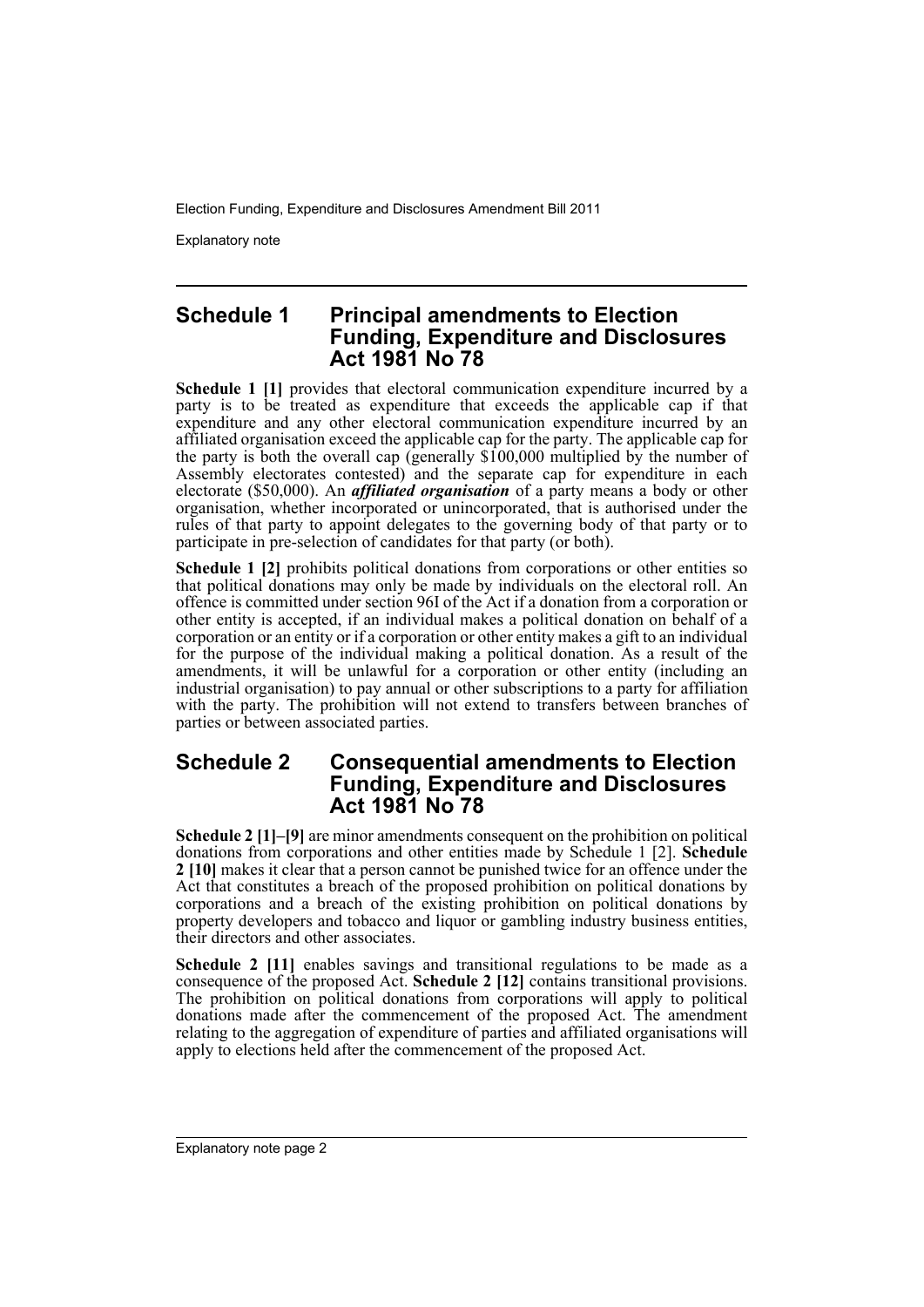First print



New South Wales

# **Election Funding, Expenditure and Disclosures Amendment Bill 2011**

## **Contents**

|            |                                                                                                    | Page |
|------------|----------------------------------------------------------------------------------------------------|------|
|            | Name of Act                                                                                        |      |
|            | Commencement                                                                                       | 2    |
|            | Schedule 1 Principal amendments to Election Funding, Expenditure<br>and Disclosures Act 1981 No 78 | 3    |
| Schedule 2 | Consequential amendments to Election Funding,<br>Expenditure and Disclosures Act 1981 No 78        | 5.   |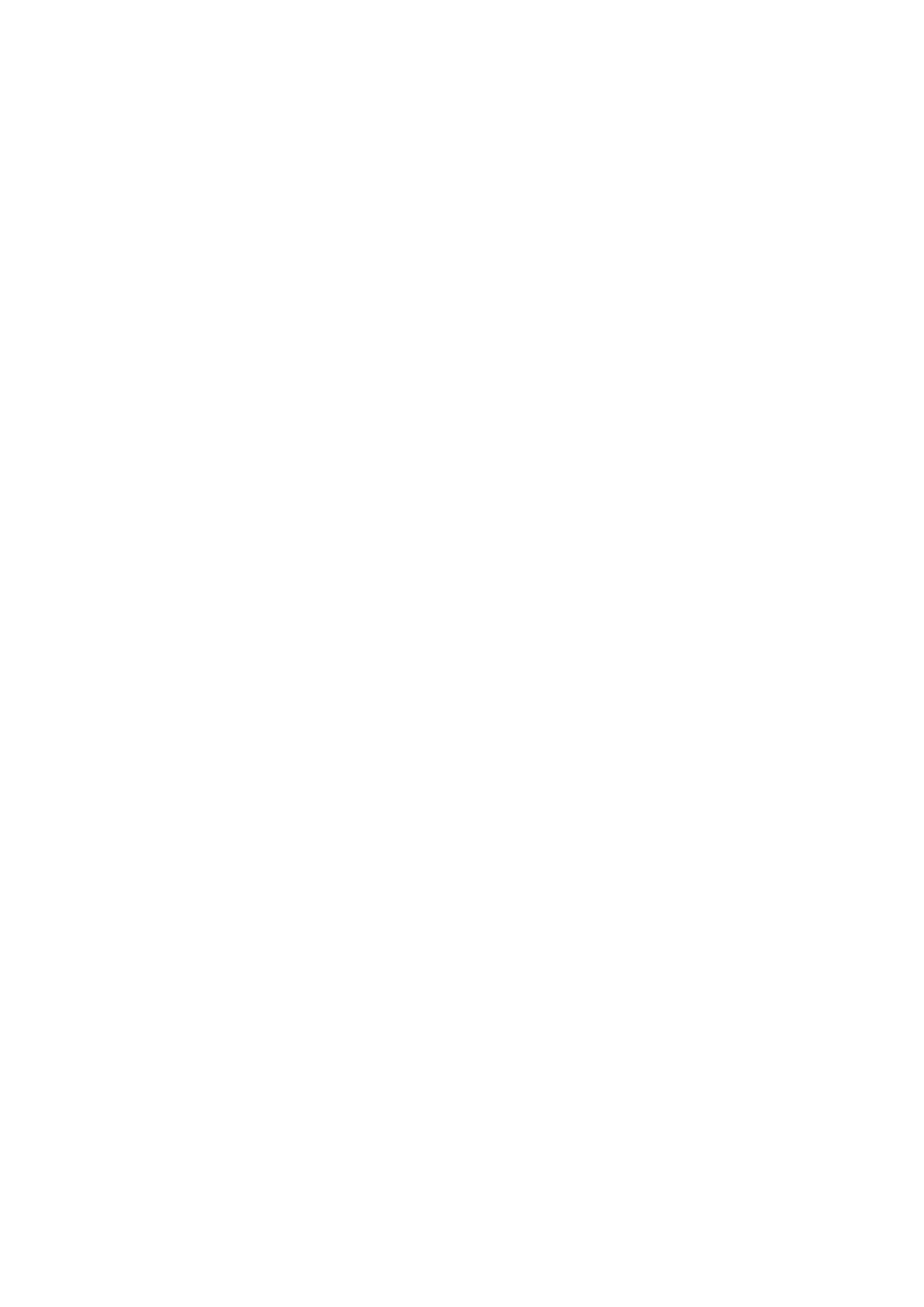

New South Wales

# **Election Funding, Expenditure and Disclosures Amendment Bill 2011**

No , 2011

### **A Bill for**

An Act to amend the *Election Funding, Expenditure and Disclosures Act 1981* in relation to caps on electoral communication expenditure and prohibitions on political donations.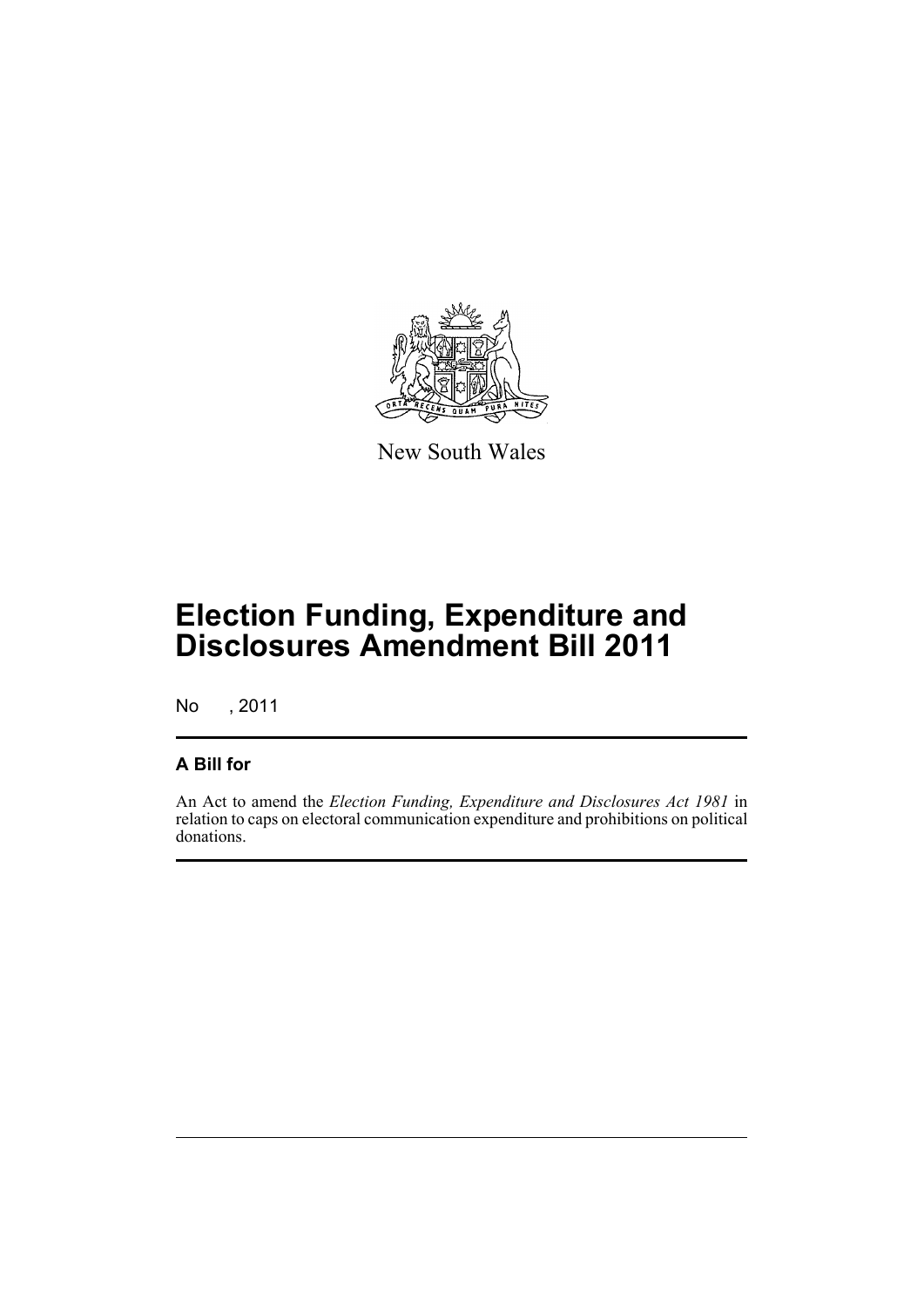<span id="page-5-1"></span><span id="page-5-0"></span>

|                                                                      | The Legislature of New South Wales enacts:                                                          | 1             |
|----------------------------------------------------------------------|-----------------------------------------------------------------------------------------------------|---------------|
|                                                                      | Name of Act                                                                                         | $\mathcal{P}$ |
|                                                                      | This Act is the <i>Election Funding</i> , <i>Expenditure and Disclosures</i><br>Amendment Act 2011. | 3<br>4        |
|                                                                      | Commencement                                                                                        | 5             |
| This Act commences on a day or days to be appointed by proclamation. |                                                                                                     | 6             |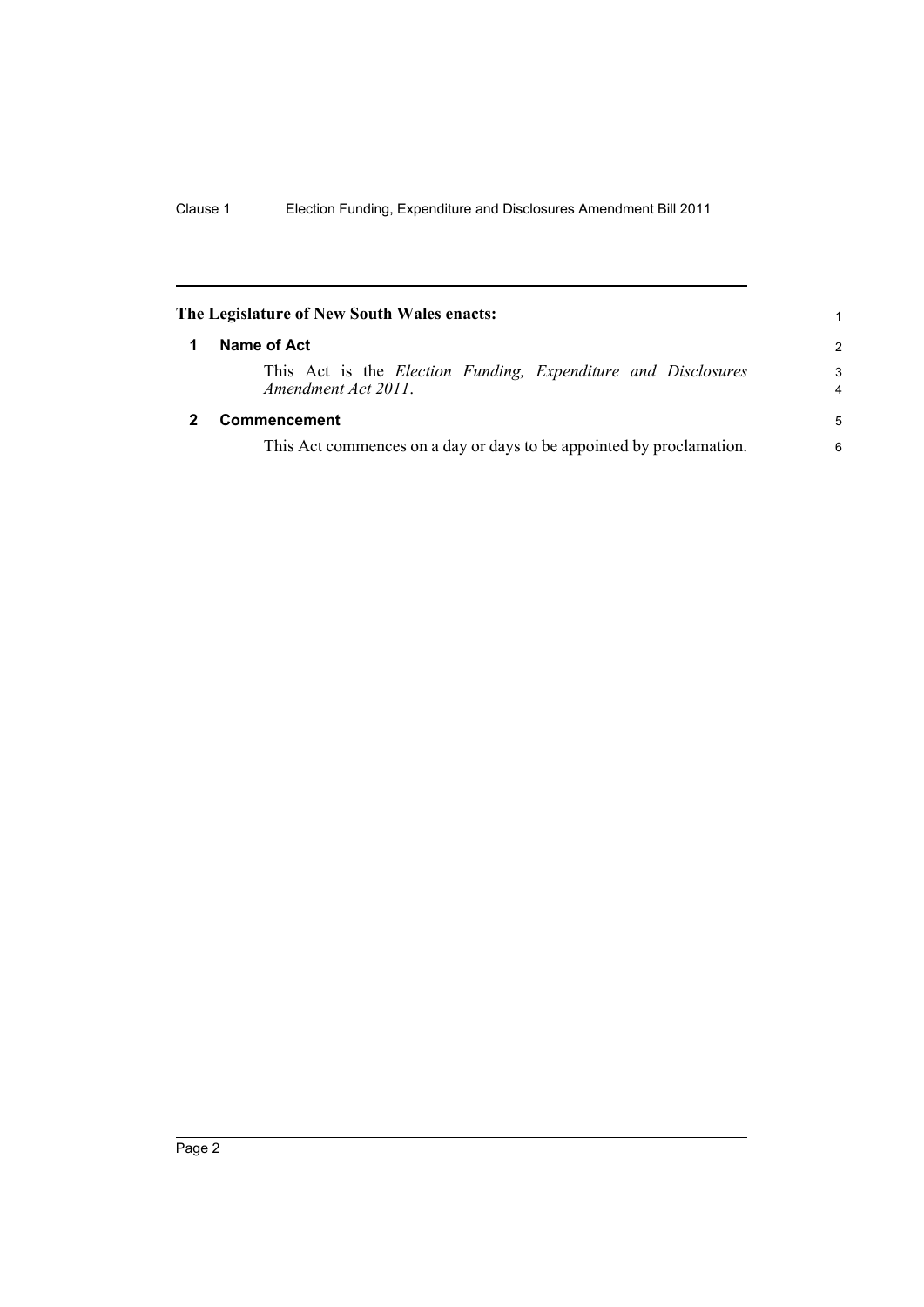Principal amendments to Election Funding, Expenditure and Disclosures Act 1981 No 78 Schedule 1

#### <span id="page-6-0"></span>**Schedule 1 Principal amendments to Election Funding, Expenditure and Disclosures Act 1981 No 78**

**[1] Section 95G Aggregation of applicable caps** Insert at the end of the section: (6) **Aggregation of expenditure of parties and affiliated organisations** Electoral communication expenditure incurred by a party that is of or less than the amount specified in section 95F for the party (as modified by subsection  $(2)$  in the case of associated parties) is to be treated as expenditure that exceeds the applicable cap if that expenditure and any other electoral communication expenditure by an affiliated organisation of that party exceed the applicable cap so specified for the party. (7) In subsection (6), an *affiliated organisation* of a party means a body or other organisation, whether incorporated or unincorporated, that is authorised under the rules of that party to appoint delegates to the governing body of that party or to participate in pre-selection of candidates for that party (or both). **[2] Section 96D** Omit the section. Insert instead: **96D Prohibition on political donations other than by individuals on the electoral roll** (1) It is unlawful for a political donation to a party, elected member, group, candidate or third-party campaigner to be accepted unless the donor is an individual who is enrolled on the roll of electors for State elections, the roll of electors for federal elections or the roll of electors for local government elections. (2) It is unlawful for an individual to make a political donation to a party, elected member, group, candidate or third-party campaigner on behalf of a corporation or other entity. (3) It is unlawful for a corporation or other entity to make a gift to an individual for the purpose of the individual making a political donation to a party, elected member, group, candidate or third-party campaigner. (4) Annual or other subscriptions paid to a party by a person or entity (including an industrial organisation) for affiliation with the party that are, by the operation of section 85 (3), taken to be gifts (and 3 4 5 6 7 8 9 10 11 12 13 14 15 16 17 18 19 20 21 22 23 24 25 26 27 28 29 30 31 32 33  $34$ 35 36 37 38

1  $\mathfrak{p}$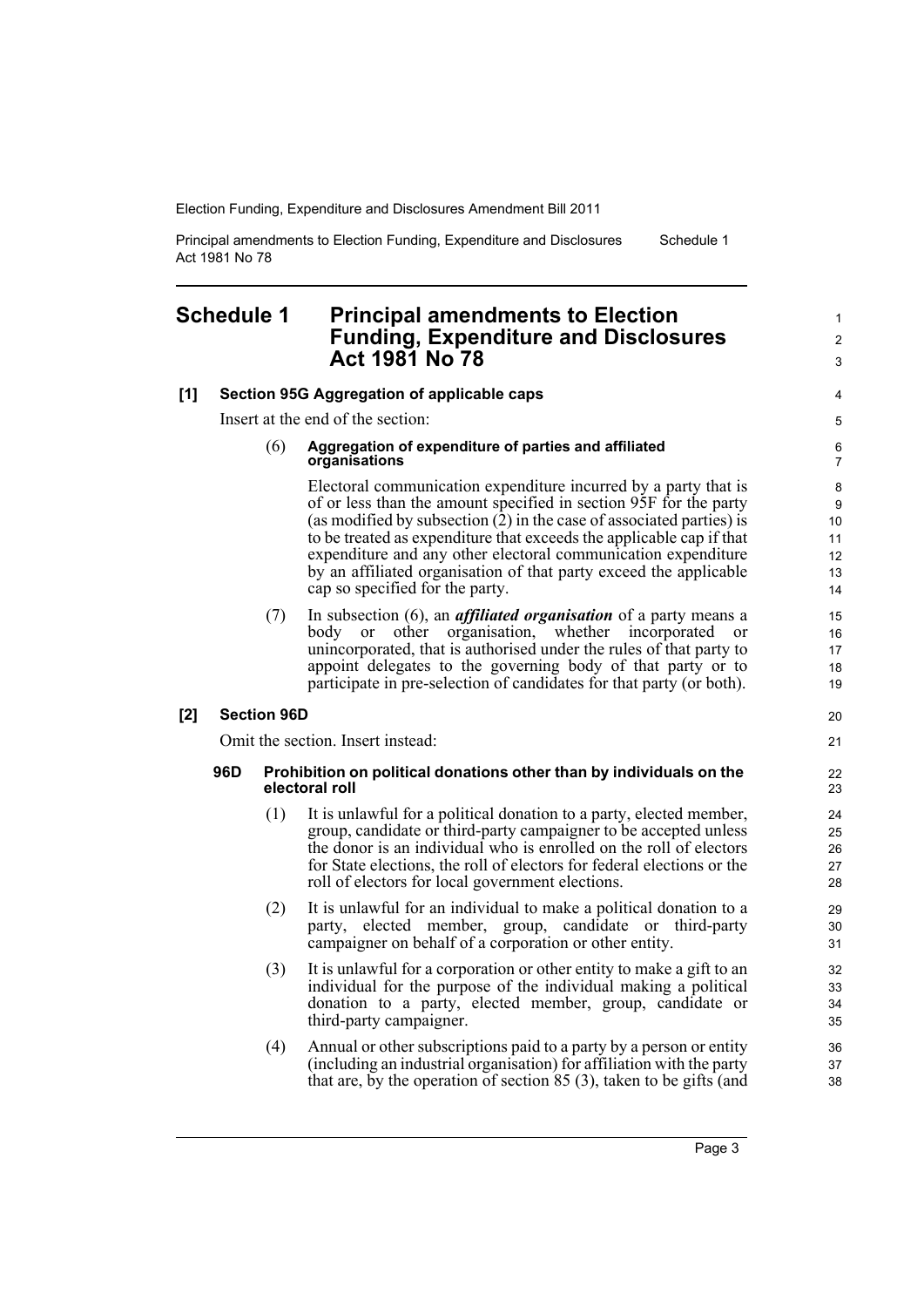Schedule 1 Principal amendments to Election Funding, Expenditure and Disclosures Act 1981 No 78

> political donations to the party) are subject to this section. Accordingly, payment of any such subscription by an industrial organisation or other entity is unlawful under this section.

(5) Dispositions of property between branches of parties or between associated parties that are, by the operation of section 85 (3A), taken to be gifts (and political donations to the parties) are not subject to this section.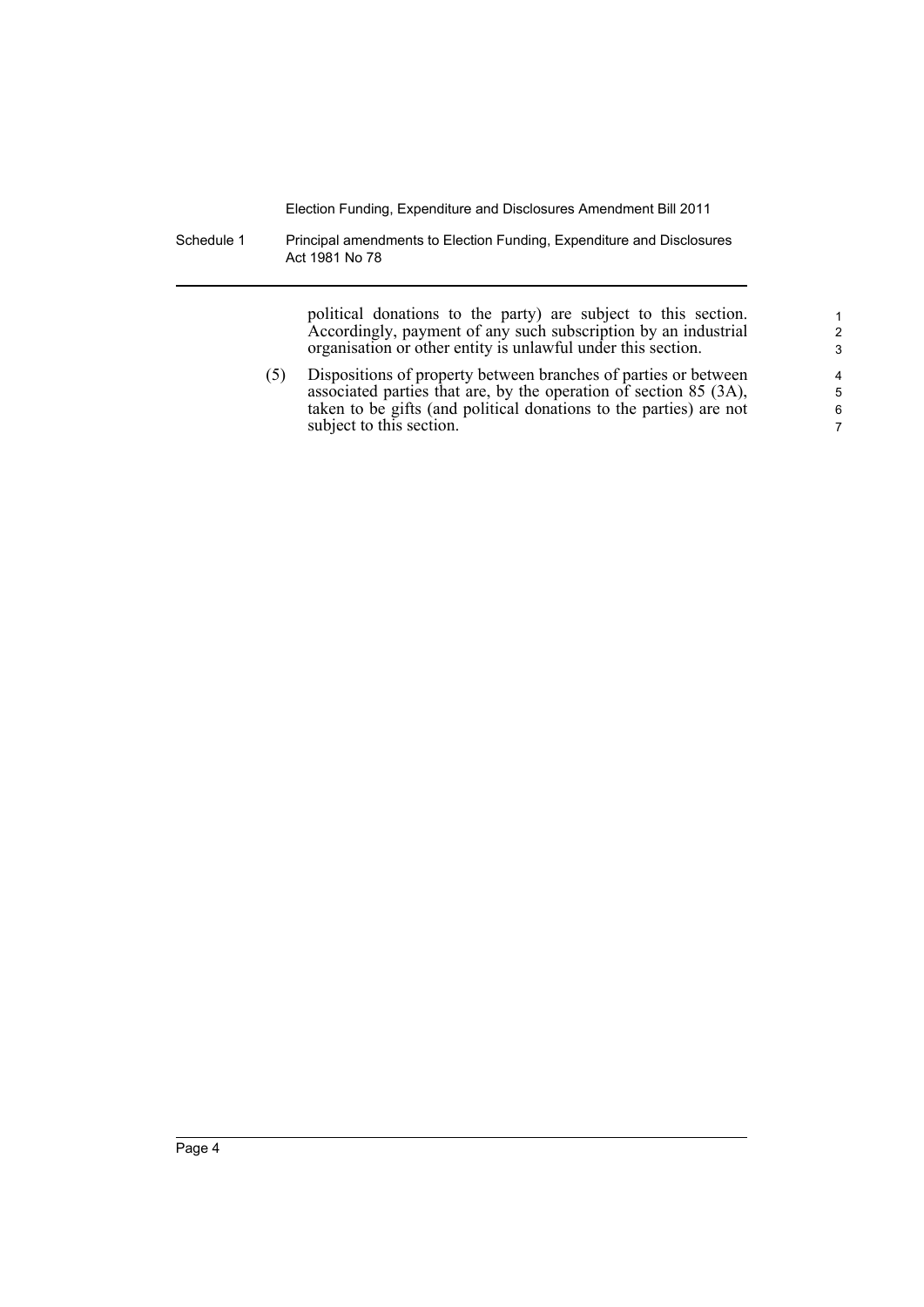| Consequential amendments to Election Funding, Expenditure and | Schedule 2 |
|---------------------------------------------------------------|------------|
| Disclosures Act 1981 No 78                                    |            |

<span id="page-8-0"></span>

| <b>Schedule 2</b><br><b>Consequential amendments to Election</b><br><b>Funding, Expenditure and Disclosures</b><br><b>Act 1981 No 78</b> |                                                                                                                                                                                                                                                       | $\mathbf{1}$<br>2<br>3 |  |
|------------------------------------------------------------------------------------------------------------------------------------------|-------------------------------------------------------------------------------------------------------------------------------------------------------------------------------------------------------------------------------------------------------|------------------------|--|
| [1]                                                                                                                                      | <b>Section 84 Definitions-general</b>                                                                                                                                                                                                                 | 4                      |  |
|                                                                                                                                          | Omit "entity or other person (not being a party, elected member, group or<br>candidate)" from the definition of <i>major political donor</i> in section $84(1)$ .                                                                                     | 5<br>6                 |  |
|                                                                                                                                          | Insert instead "individual (not being an elected member or candidate)".                                                                                                                                                                               |                        |  |
| [2]                                                                                                                                      | <b>Section 84 (5)</b>                                                                                                                                                                                                                                 |                        |  |
|                                                                                                                                          | Omit the subsection.                                                                                                                                                                                                                                  | 9                      |  |
| [3]                                                                                                                                      | Section 86 Meaning of "reportable political donation"                                                                                                                                                                                                 |                        |  |
|                                                                                                                                          | Omit "entity or other person" and "entity or person" wherever occurring in<br>section $86(2)$ and $(3)$ .                                                                                                                                             | 11<br>12               |  |
|                                                                                                                                          | Insert instead "individual".                                                                                                                                                                                                                          | 13                     |  |
| [4]                                                                                                                                      | Section 92 Political donations required to be disclosed                                                                                                                                                                                               | 14                     |  |
|                                                                                                                                          | Omit "(in the case of an individual) or the address of the registered or other<br>official office of the donor (in the case of an entity)" from section $92(2)(d)$ .                                                                                  | 15<br>16               |  |
| [5]                                                                                                                                      | Section 92 (2) (f)                                                                                                                                                                                                                                    | 17                     |  |
|                                                                                                                                          | Omit the paragraph.                                                                                                                                                                                                                                   | 18                     |  |
| [6]                                                                                                                                      | Section 95A Applicable cap on political donations                                                                                                                                                                                                     | 19                     |  |
|                                                                                                                                          | Omit "entity or other person" and "entity or person" wherever occurring in<br>section 95A $(2)$ and $(3)$ .                                                                                                                                           | 20<br>21               |  |
|                                                                                                                                          | Insert instead "individual".                                                                                                                                                                                                                          | 22                     |  |
| [7]                                                                                                                                      | Section 95B Prohibition on political donations that exceed applicable<br>cap                                                                                                                                                                          | 23<br>24               |  |
|                                                                                                                                          | Omit section 95B (6).                                                                                                                                                                                                                                 | 25                     |  |
| [8]                                                                                                                                      | Section 96E Prohibition on certain indirect campaign contributions                                                                                                                                                                                    | 26                     |  |
|                                                                                                                                          | Insert after section $96E(3)$ :                                                                                                                                                                                                                       | 27                     |  |
|                                                                                                                                          | Note. An indirect campaign contribution that is a political donation as a<br>gift (although excluded from the operation of this section if its value as a<br>gift does not exceed \$1,000) cannot be made by a corporation because<br>of section 96D. | 28<br>29<br>30<br>31   |  |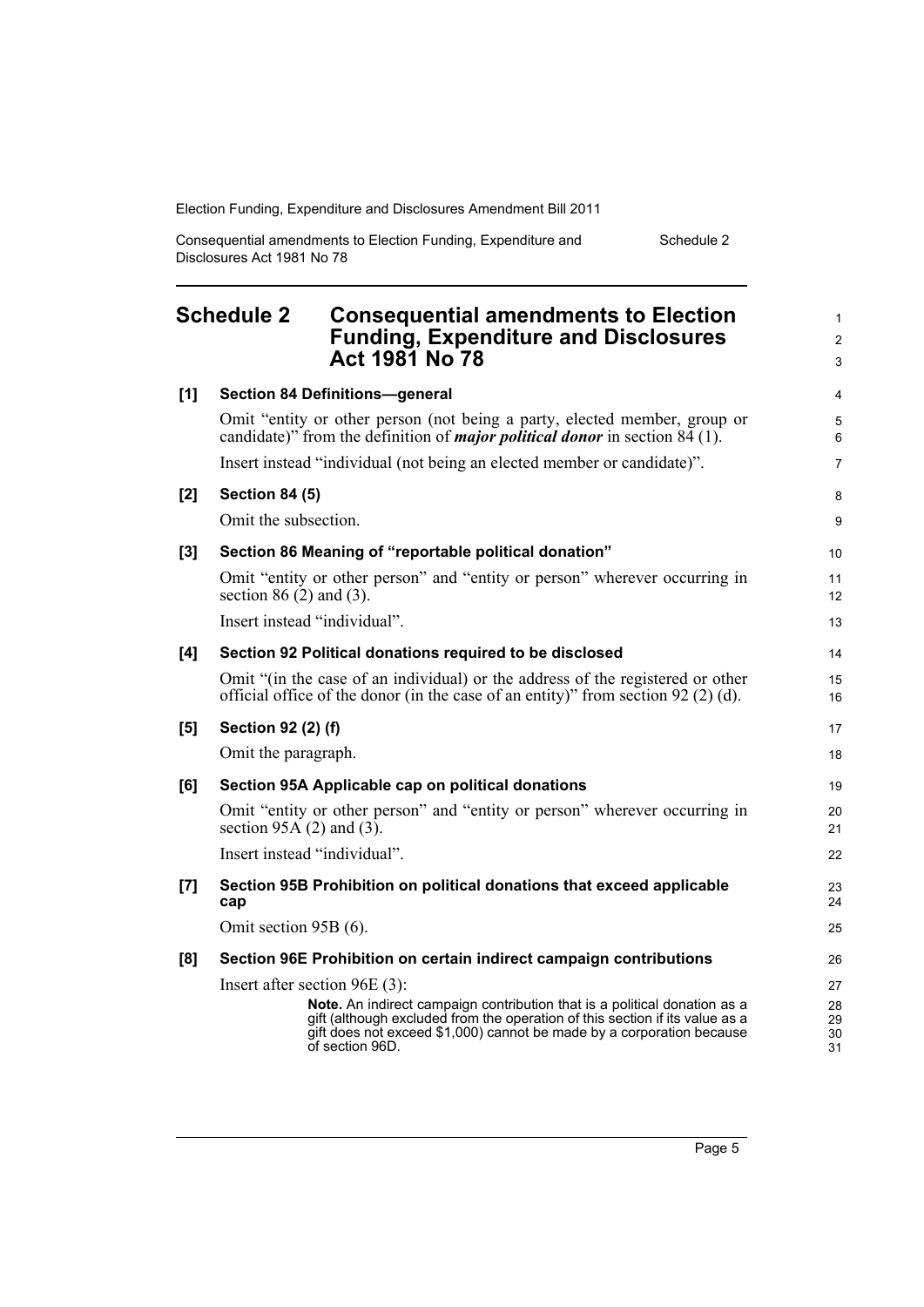Schedule 2 Consequential amendments to Election Funding, Expenditure and Disclosures Act 1981 No 78

| [9]                                                                              | Section 96G Prohibition on receiving loans unless details recorded |     |                                                                                                                                                                                                                                                                                                                                                                                                        |                                                                            |  |
|----------------------------------------------------------------------------------|--------------------------------------------------------------------|-----|--------------------------------------------------------------------------------------------------------------------------------------------------------------------------------------------------------------------------------------------------------------------------------------------------------------------------------------------------------------------------------------------------------|----------------------------------------------------------------------------|--|
|                                                                                  |                                                                    |     | Omit "entity or other" wherever occurring in section $96G(1)$ (b) and (3) (a).                                                                                                                                                                                                                                                                                                                         | 2                                                                          |  |
| $[10]$                                                                           | <b>Section 96GAB</b>                                               |     |                                                                                                                                                                                                                                                                                                                                                                                                        |                                                                            |  |
|                                                                                  |                                                                    |     | Insert after section 96GAA:                                                                                                                                                                                                                                                                                                                                                                            | 4                                                                          |  |
| <b>96GAB</b><br>Superseded provision of Division relating to corporate donations |                                                                    |     |                                                                                                                                                                                                                                                                                                                                                                                                        |                                                                            |  |
|                                                                                  |                                                                    |     | After the commencement of Schedule 1 [2] to the Election<br>Funding, Expenditure and Disclosures Amendment Act 2011,<br>section 96D makes it unlawful for a political donation to be made<br>other than by an individual. Accordingly, a person cannot be<br>punished twice for an offence arising under section 96I for a<br>single act that is unlawful under both this Division and<br>section 96D. | $\,6\,$<br>$\overline{7}$<br>$\bf 8$<br>$\boldsymbol{9}$<br>10<br>11<br>12 |  |
| $[11]$                                                                           |                                                                    |     | <b>Schedule 2 Transitional provisions</b>                                                                                                                                                                                                                                                                                                                                                              | 13                                                                         |  |
|                                                                                  | Insert at the end of clause $1A(1)$ :                              |     | 14                                                                                                                                                                                                                                                                                                                                                                                                     |                                                                            |  |
|                                                                                  |                                                                    |     | Election Funding, Expenditure and Disclosures Amendment<br>Act 2011                                                                                                                                                                                                                                                                                                                                    | 15<br>16                                                                   |  |
| $[12]$                                                                           | <b>Schedule 2</b>                                                  |     |                                                                                                                                                                                                                                                                                                                                                                                                        | 17                                                                         |  |
|                                                                                  | Insert after Part 5:                                               |     | 18                                                                                                                                                                                                                                                                                                                                                                                                     |                                                                            |  |
|                                                                                  | Part 6                                                             |     | Provisions consequent on enactment of<br><b>Election Funding, Expenditure and</b><br><b>Disclosures Amendment Act 2011</b>                                                                                                                                                                                                                                                                             | 19<br>20<br>21                                                             |  |
|                                                                                  | 20                                                                 |     | <b>Definition</b>                                                                                                                                                                                                                                                                                                                                                                                      | 22                                                                         |  |
|                                                                                  |                                                                    |     | In this Part, <i>amending Act</i> means the <i>Election Funding</i> ,<br>Expenditure and Disclosures Amendment Act 2011.                                                                                                                                                                                                                                                                               | 23<br>24                                                                   |  |
|                                                                                  | 21                                                                 |     | <b>Application of amendments</b>                                                                                                                                                                                                                                                                                                                                                                       | 25                                                                         |  |
|                                                                                  |                                                                    | (1) | The amendment made by Schedule 1 [1] to the amending Act<br>applies to elections held after the commencement of that<br>amendment.                                                                                                                                                                                                                                                                     | 26<br>27<br>28                                                             |  |